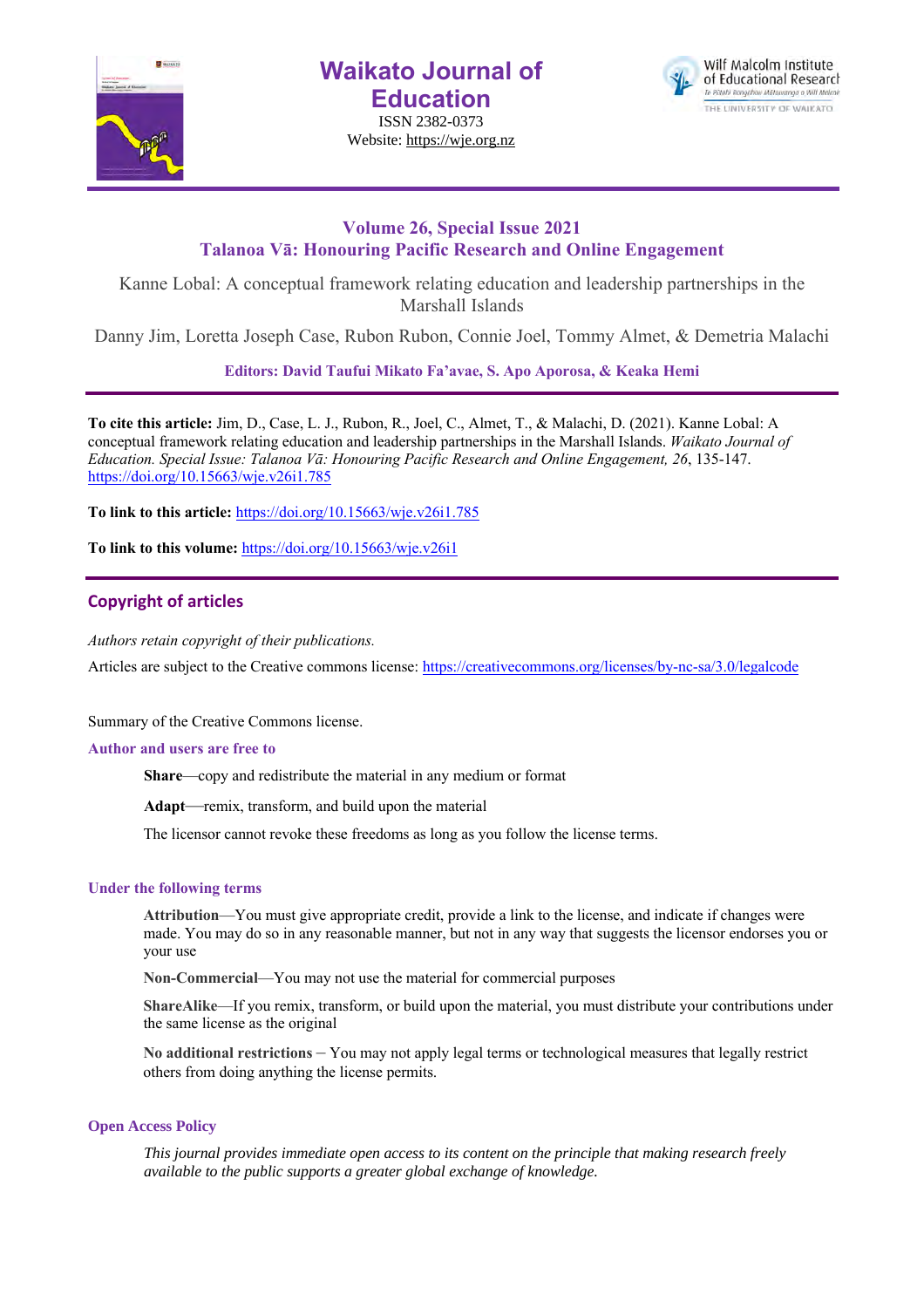# **Waikato Journal of Education**

Te Hautaka Mātauranga o Waikato



Volume 26, Special Issue: Talanoa Vā: Honouring Pacific Research and Online Engagement

# *Kanne Lobal***: A conceptual framework relating education and leadership partnerships in the Marshall Islands**

# **Danny Jim, Loretta Joseph Case, Rubon Rubon, Connie Joel, Tommy Almet, & Demetria Malachi**

Ajeltake Elementary School, Delap Elementary School, North Delap Elementary School, Ejit Elementary School, Rita Elementary School, Laura Elementary School Republic of the Marshall Islands

# **Abstract**

*Education in Oceania continues to reflect the embedded implicit and explicit colonial practices and processes from the past. This paper conceptualises a cultural approach to education and leadership appropriate and relevant to the Republic of the Marshall Islands. As elementary school leaders, we highlight* Kanne Lobal*, a traditional Marshallese navigation practice based on indigenous language, values and practices. We conceptualise and develop* Kanne Lobal *in this paper as a framework for understanding the usefulness of our indigenous knowledge in leadership and educational practices within formal education. Through* bwebwenato*, a method of talk story, our key learnings and reflexivities were captured. We argue that realising the value of Marshallese indigenous knowledge and practices for school leaders requires purposeful training of the ways in which our knowledge can be made useful in our professional educational responsibilities. Drawing from our Marshallese knowledge is an intentional effort to inspire, empower and express what education and leadership partnership means for Marshallese people, as articulated by Marshallese themselves.*

# **Keywords**

*Kanne Lobal*; *bwebwenato*; indigenous knowledges; collaborative partnership; Graduate Certificate in School Leadership (GCSL)

# **Introduction**

As noted in the call for papers within the Waikato Journal of Education (WJE) for this special issue, bodies of knowledge and histories in Oceania have long sustained generations across geographic boundaries to ensure cultural survival. For Marshallese people, we cannot really know ourselves "until we know how we came to be where we are today" (Walsh et al., 2012). *Jitdam Kapeel* is a popular Marshallese concept and ideal associated with inquiring into relationships within the family and community. The practice of relating is about connecting the present and future to the past. Education



Wilf Malcolm Institute of Educational Research, Te Kura Toi Tangata Division of Education, University of Waikato, Hamilton, New Zealand ISSN: 2382-0373 Contact details: Demetria Malachi dmalachi@pss.edu.mh

(pp. 135–147)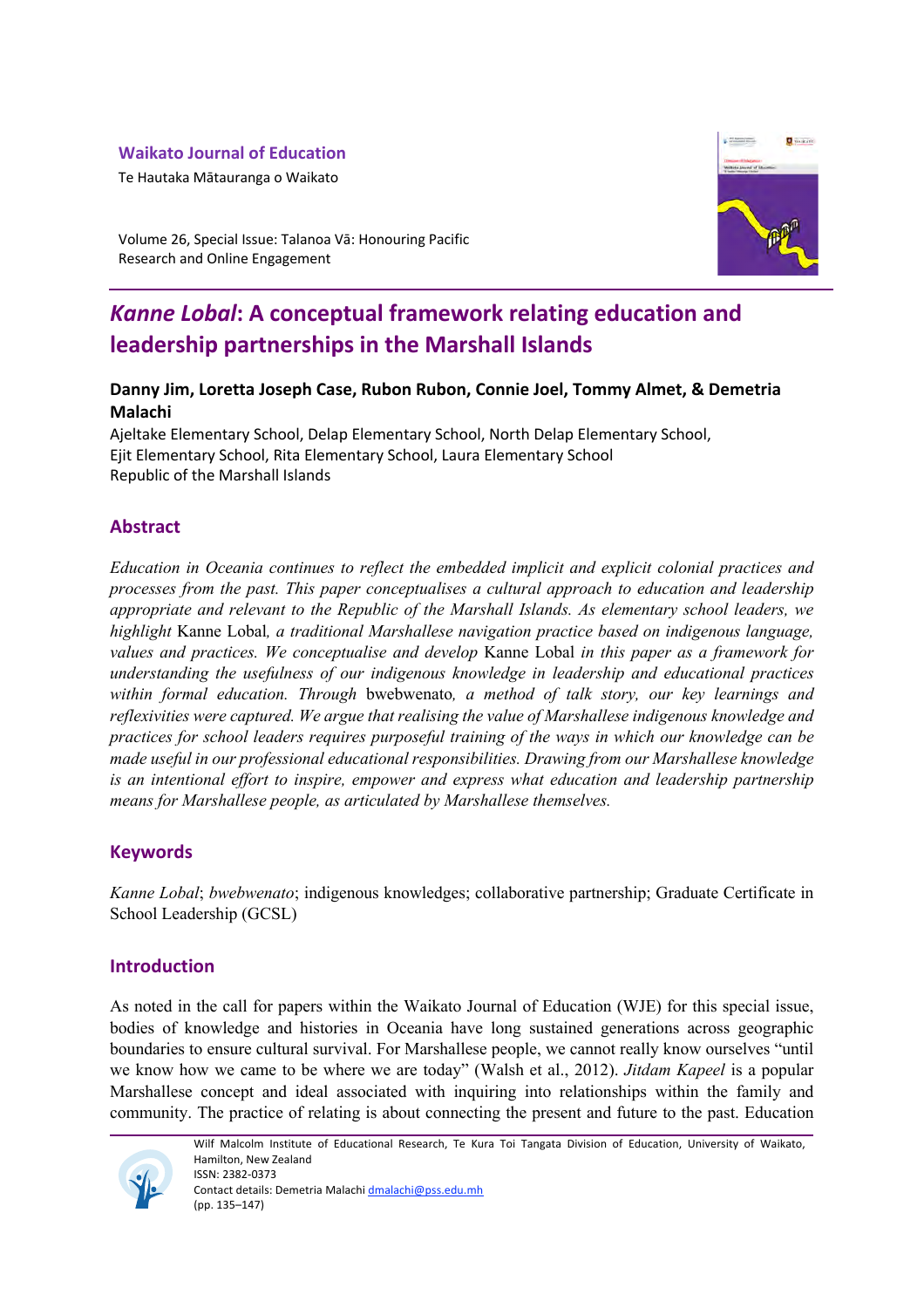and leadership partnerships are linked and we look back to the past, our history, to make sense and feel inspired to transform practices that will benefit our people. In this paper, and in light of our next generation, we reconnect with our navigation stories to inspire and empower education and leadership. *Kanne Lobal* is defined mainly from our navigation stories. It is a conceptual framework centred on Marshallese cultural practices, values and concepts that embrace collective partnerships. We further unpack *Kanne Lobal* throughout this paper.

Our link to this *talanoa vā* with others in this special issue is to attempt to make sense of connections given the global COVID-19 context by providing a Marshallese approach to addressing the physical and relational 'distance' between education and leadership partnerships in Oceania.

Like the majority of developing small island nations in Oceania, the Republic of the Marshall Islands (RMI) has had its share of educational challenges through colonial legacies of the past that continue to drive education systems in the region (Heine, 2002). The historical administration and education in the RMI have been overtly shaped by colonisation. Successive administrations by the Spanish, German, Japanese, and US as a trust territory and post-independence, have resulted in education and learning that privileges western knowledge and forms of learning. This paper foregrounds understandings of education and learning as told by the voices of elementary school leaders from the RMI. The move to re-think education and leadership from Marshallese perspectives is an act of shifting the focus of *bwebwenato* or conversations that centre on Marshallese language and worldviews.

The concept of *jelalokjen* means education. *Jela* means to know, *lok* means more, and *ijen* refers to place (Kupferman, 2004, p. 42). *Jelalokjen* is sometimes used to mean traditional and informal education framed mainly within the community context. In the past, *jelalokjen* was practised and transmitted to the younger generation for cultural continuity and not binded to oral traditions only. During the arrival of colonial administrations into the RMI, *jelalokjen* was likened to the western notions of formal education or schooling (Kupferman, 2004). Today, the primary function of *jelalokjen*, as informal and formal education, is for "survival in a hostile [and challenging] environment" (Kupferman, 2004, p. 43). *Kanne Lobal* captures *jelalokjen* by drawing from the informal indigenous learning practices to make sense of formal education and schooling in the RMI.

Because colonial approaches to learning in the RMI have not always resulted in positive outcomes for those engaged within the education system, as school leaders who value our cultural knowledge and practices and aspire to maintain our language with the next generation, we turn to *Kanne Lobal*, a practice embedded in Marshallese navigation stories, collective aspirations and leadership. The significance of the development of *Kanne Lobal* as a relevant framework for education and leadership resulted in us coming together and working together. Not only were we able to share our leadership concerns, the engagement strengthened our connections with each other as school leaders, our communities and the Public Schooling System (PSS). Prior to that, many of us were in competition for resources.

## **Educational leadership: IQBE and GCSL**

Leadership is a valued practice in the RMI. Until recently, the majority of school leaders on the main island of Majuro had not engaged in collaborative partnerships with each other. Our main educational purpose was to achieve accreditation from the Western Association of Schools and Colleges (WASC), an accreditation commission for schools in the United States. The WASC accreditation dictated our work and relationships and many school leaders on Majuro felt the pressure of competition against each other.

Additionally, there has historically been no formal training in place for elementary school leaders. School principals and vice principals were appointed primarily on their academic merit through having an undergraduate qualification. However, in 2019 as part of the first cohort of 15 school leaders, we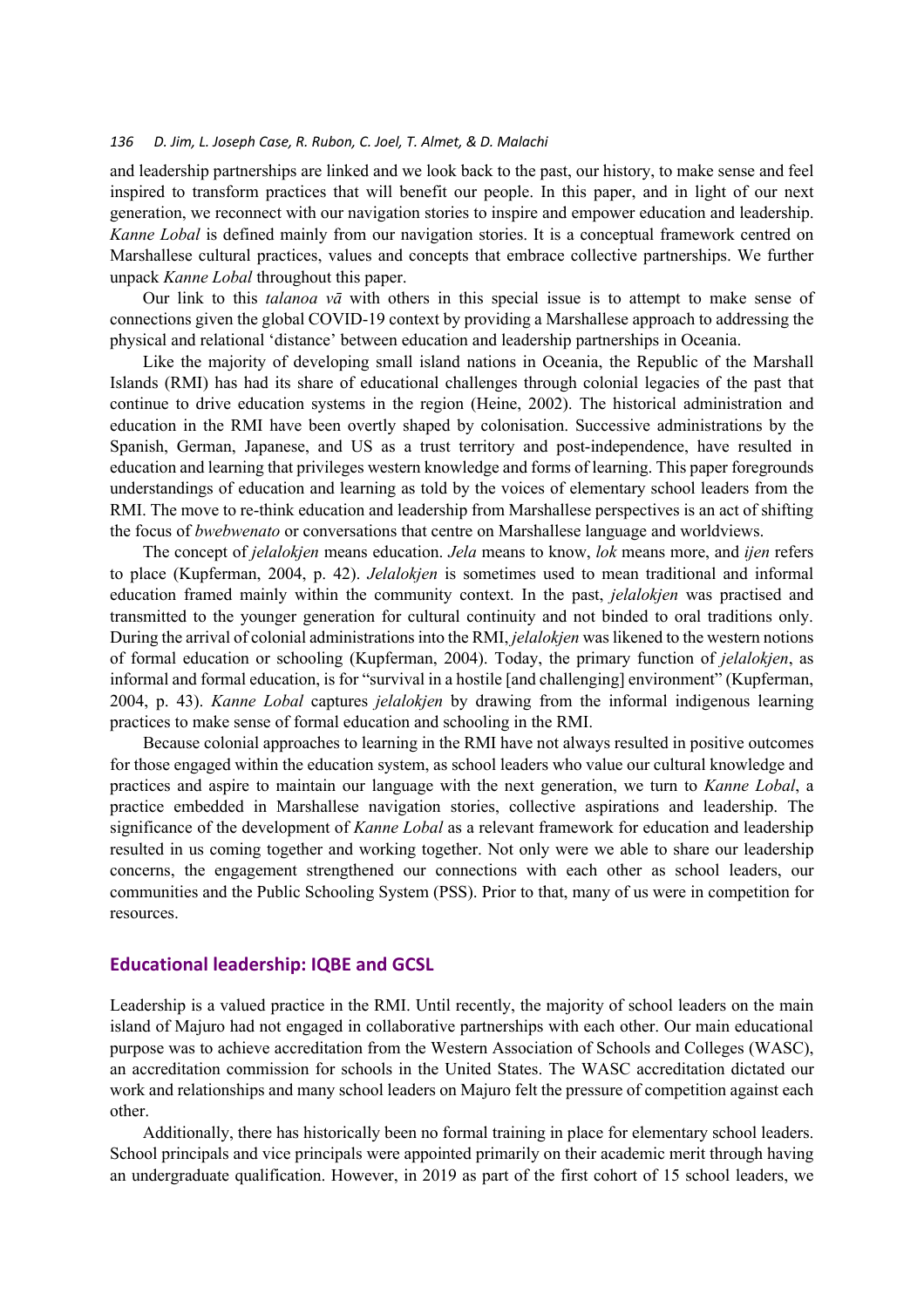engaged in the professional training programme, the Graduate Certificate in School Leadership (GCSL). Through the Improving Quality Basic Education (IQBE) initiative, largely funded by the Asia Development Bank (ADB) and in partnership with the RMI Public School System (PSS), GCSL was chosen and adapted to our context after its initial development in the Solomon Islands. The GCSL course modules were coordinated by the Institute of Education (IOE) and overseen by the University of the South Pacific (USP), RMI director at the time Dr Irene Taafaki, coordinator Yolanda McKay, and administrators.

Through the provision of GCSL, as school leaders we were encouraged to re-think and draw from our own cultural repository and connect to our ancestral knowledge that has always provided strength for us. This kind of thinking and practice had previously been encouraged by our educational leaders (Heine, 2002). In this article, we share our collective *bwebwenato*, highlighting our school leadership experiences and how we gained strength from our own ancestral knowledge to empower 'us', to collaborate with each other, our teachers, communities as well as with PSS; a collaborative partnership we had not realised in the past. The paucity of literature that captures *Kajin Majel* (Marshallese language) and education in general in the RMI is what we intend to contribute to by sharing our reflections and experiences. To move our educational practices forward we highlight *Kanne Lobal*, a cultural approach that focuses on our strengths, collective social responsibilities and wellbeing.

We argue that a culturally-affirming and culturally-contextual framework that reflects the lived experiences of Marshallese people is much needed and enables the disruption of inherent colonial processes left behind by Western and Eastern administrations which have influenced our education system in the RMI (Heine, 2002). *Kanne Lobal*, an approach utilising a traditional navigation, has warranted its need to provide solutions for today's educational challenges for us in the RMI.

## **Education in the Pacific**

Education in the Pacific cannot be understood without contextualising it in its history and culture. It is the same for us in the RMI (Heine, 2002; Walsh et al., 2012). The RMI is located in the Pacific Ocean and is part of Micronesia. It was named after a British captain, John Marshall, in the 1700s. The atolls in the RMI were explored by the Spanish in the 16th century. Germany unsuccessfully attempted to colonise the islands in 1885. Japan took control in 1914, but after several battles during World War II, the US seized the RMI from them. In 1947, the United Nations made the island group, along with the Mariana and Caroline archipelagos, a US trust territory (Walsh et al., 2012). Education in the RMI reflects the colonial administrations of Germany, Japan and the US. Although RMI is now politically independent, its education system continues to be influenced by the US because of the Compact of Free Association (COFA) agreement (Jetnil-Kijiner, 2014). Under COFA, RMI is protected and financially supported by the US.

Before the turn of the century, formal education in the Pacific reflected western values, practices and standards. Prior to that, education was informal and not bound to formal learning institutions (Thaman, 1997) and oral traditions were used as the medium for transmitting learning about customs and practices across generations. As alluded to by Kabua (2004), any "discussion about education is necessarily a discussion of culture, and any policy on education is also a policy of culture" (p. 181). It is impossible to promote one without the other, and it is not logical to understand one without the other. Re-thinking what education should look like, the pedagogical strategies that are relevant in our classrooms, the ways to engage with our parents and communities—such re-thinking sits within our cultural approaches and frameworks. Our collective attempts to provide a cultural framework that is relevant and appropriate for education in our context, sits within the political endeavour to decolonise education in the RMI. This means that what we are providing will not only be useful, but it can be used as a tool to question and identify whether current educational practices restrict and prevent our culture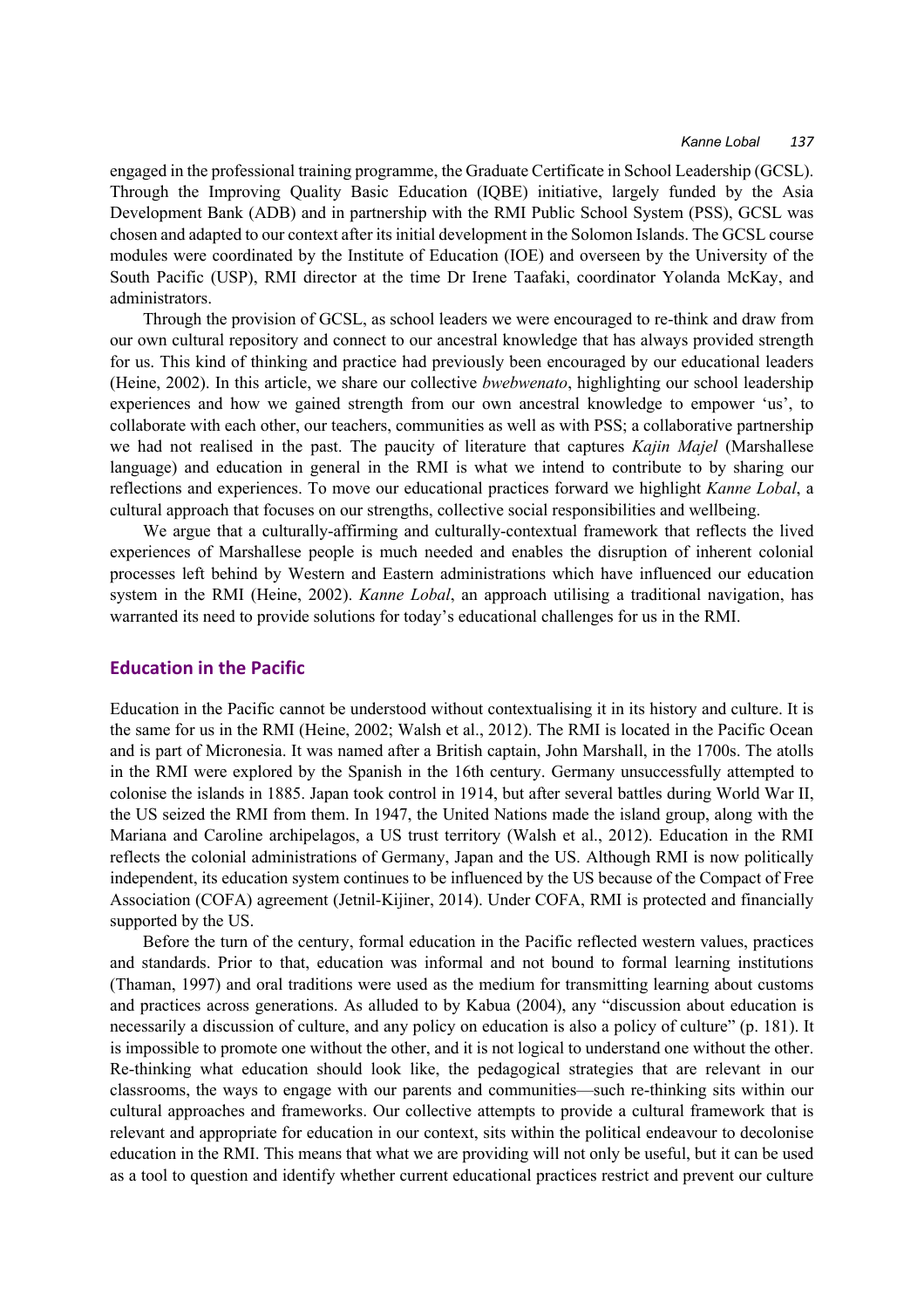or whether they promote and foreground cultural ideas and concepts, a significant discussion of culture linked to education (Kabua, 2004).

Donor funded development aid programmes have been provided to support the challenges within education systems. Concerned with the persistent low educational outcomes of Pacific students, despite the prevalence of aid programmes in the region, in 2000, Pacific educators and leaders, with support from New Zealand Aid (NZ Aid), decided to intervene (Heine, 2002; Taufe'ulungaki, 2014). In April 2001, a group of Pacific educators and leaders across the region were invited to a colloquium funded by the New Zealand Overseas Development Agency, held in Suva Fiji at the University of the South Pacific. The main purpose of the colloquium was to enable "Pacific educators to re-think the values, assumptions and beliefs underlying [formal] schooling in Oceania" (Benson, 2002).

Leadership, in general, is a valued practice in the RMI (Heine, 2002). Despite education leadership being identified as a significant factor in school improvement (Sanga & Chu, 2009), limited access to formal training opportunities of school principals in the region was a persistent concern. As part of an Asia Development Bank (ADB) funded project, the Improve Quality Basic Education (IQBE) intervention was developed and implemented in the RMI in 2017.

### **Indigenous knowledges and education research**

According to Dr Hilda Heine, the relationship between education and leadership is about understanding Marshallese history and culture. It is about sharing indigenous knowledge and histories that "details for future generations a story of survival and resilience and the pride we possess as a people" (Walsh et al., 2012, p. v). This paper is fuelled by postcolonial aspirations and is grounded in Pacific indigenous research. This means that our intentions are driven by postcolonial pursuits and discourses linked to challenging the colonial systems and schooling in the Pacific region that privileges western knowledge and learning and marginalises the education practices and processes of local people (Thiong'o, 1986). A point of difference and orientation from postcolonialism is a desire to foreground indigenous Pacific language, specifically *Kajin Majel*, through Marshallese concepts. Our collective *bwebwenato* and conversation honours and values *kautiej* (respect), *jouj eo mour eo* (reciprocity), and *jouj* (kindness) (Taafaki & Fowler, 2019).

Pacific leaders developed the Rethinking Pacific Education Initiative for and by Pacific People (RPEIPP) in 2002 to take control of the ways in which education research was conducted by donor funded organisations (Taufe'ulungaki, 2014). Our former president, Dr Hilda Heine, was part of the group of leaders who sought to counter the ways in which our educational and leadership stories were controlled and told by non-Marshallese (Heine, 2002). As a former minister of education in the RMI, Dr Hilda Heine continues to inspire and encourage the next generation of educators, school leaders and researchers to re-think and de-construct the way learning and education is conceptualised for Marshallese people. The conceptualisation of *Kanne Lobal* acknowledges its origin, grounded in Marshallese navigation knowledge and practice. Our decision to unpack and deconstruct *Kanne Lobal* within the context of formal education and leadership responds to the need to not only draw from indigenous Marshallese ideas and practice, but also to recognise that otherwise the next generation will continue to be educated using western processes and initiatives, particularly from the US where we get a lot of our funding from.

According to indigenous researchers Bessarab and Ng'andu (2010), doing research that considers "culturally appropriate processes to engage with indigenous groups and individuals is particularly pertinent in today's research environment" (p. 37). Pacific indigenous educators and researchers have turned to their own ancestral knowledge and practices for inspiration and empowerment. Within western research contexts, the often-stringent ideals and processes are not always encouraging of indigenous methods and practices. However, some Pacific researchers have been able to ground and articulate their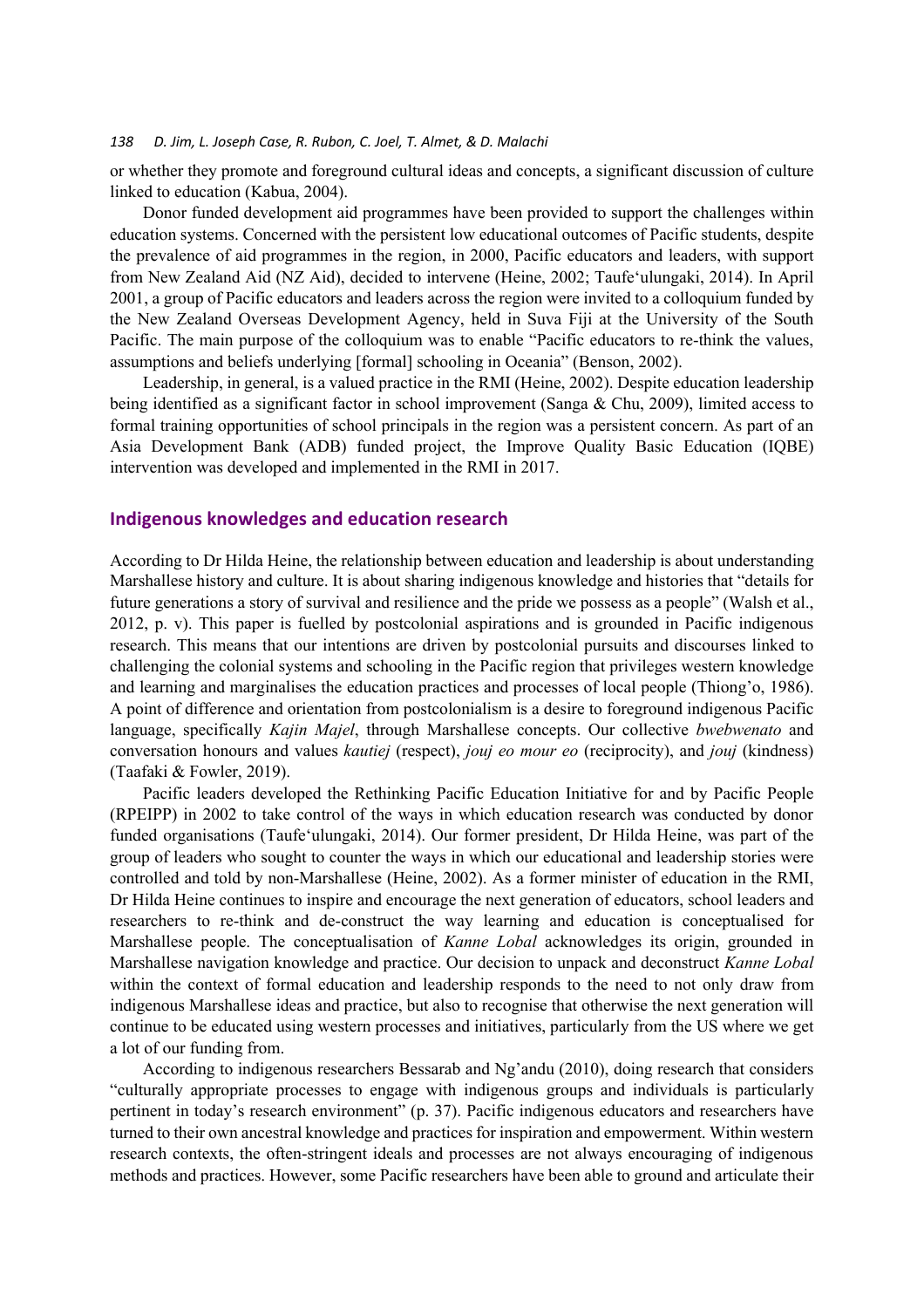use of indigenous methods as being relevant and appropriate to capturing the realities of their communities (Nabobo-Baba, 2008; Sualii-Sauni & Fulu-Aiolupotea, 2014; Thaman, 1997). Additionally, utilising Pacific indigenous methods and approaches has enabled research engagement with their communities that honoured and respected them and their communities. For example, Tongan, Samoan and Fijian researchers have used the *talanoa* method as a way to capture the stories, lived realities and worldviews of their communities within education in the diaspora (Fa'avae et al., 2016; Nabobo-Baba, 2008; Sualii-Sauni & Aiolupotea, 2014; Vaioleti, 2006). *Tok stori* was used by Solomon Island educators and school leaders to highlight the unique circles of conversational practice and storytelling that leads to more positive engagement with their community members, capturing rich and meaningful narratives as a result (Sanga & Houma, 2004). The Indigenous Aborigine in Australia utilise yarning as a "relaxed discussion through which both the researcher and participant journey together visiting places and topics of interest relevant" (Bessarab & Ng'andu, 2010, p. 38).

In addition to the diverse forms of discussions and storytelling by indigenous peoples, of significance are the cultural protocols, ethics and language for conducting and guiding the engagement (Bessarab & Ng'andu, 2010; Nabobo-Baba, 2008; Sualii-Sauni & Aiolupotea, 2014). Pacific indigenous ethics, cultural values, protocols and language are what makes indigenous methods or frameworks unique when compared with western methods like in-depth interviews or semi-structured interviews. *Bwebwenato* honours relational connections that are bound by *jouj* (kindness, love), *kautiej* (respect), and *jouj eo mour eo* (reciprocity). Compared to semi-structured interviews, therefore, *bwebwenato* honours being present, knowing when not to speak, prioritising feelings and honouring the shared space between people engaged in conversation. This is why it is important for us as Marshallese educators to frame, ground and articulate how our own methods and frameworks of learning could be realised in western education (Heine, 2002; Jetnil-Kijiner, 2014). In this paper, we utilise *bwebwenato* as an appropriate method linked to "talk story", capturing our collective stories and experiences during GCSL and how we sought to build partnerships and collaboration with each other, our communities and the PSS.

#### *Bwebwenato* **and drawing from** *Kajin Majel*

Legends and stories that reflect Marshallese society and our cultural values have survived through our oral traditions. The practice of weaving also holds knowledge about our "valuable and earliest sources of knowledge" (Taafaki & Fowler, 2019, p. 2). The skilful navigation of Marshallese wayfarers on the *walap* (large canoes) in the ocean is testament of their leadership and the value they place on ensuring the survival and continuity of Marshallese people (Taafaki & Fowler, 2019; Walsh et al., 2012). During her graduate study in 2014, Jetnil-Kijiner conceptualised *bwebwenato* as being the most "well-known form of Marshallese orality" (p. 38). The Marshallese-English dictionary defines *bwebwenato* as talk, conversation, story, history, article, episode, lore, myth, or tale (cited in Jetnil Kijiner, 2014). Three years later, in 2017, *bwebwenato* was utilised in a doctoral project by Nimmer (2017) as a research method to gather "talk stories" about the experiences of 10 Marshallese experts in knowledge and skills ranging from sewing to linguistics, canoe-making and business.

Our collective *bwebwenato* in this paper centres on Marshallese ideas and language. The philosophy of Marshallese knowledge is rooted in our *Kajin Majel*, or Marshallese language. It is shared and transmitted through our oral traditions, for example, through our historical stories and myths. Marshallese philosophy, that is, the knowledge systems inherent in our beliefs, values, customs and practices, are shared. They are inherently relational, meaning that knowledge systems and philosophies within our world are connected in mind, body and spirit (Jetnil-Kijiner, 2014; Nimmer, 2017). Some Marshallese believe that our knowledge is disappearing as more and more elders pass away, and it is therefore important to work together and learn from each other about the knowledges shared, not only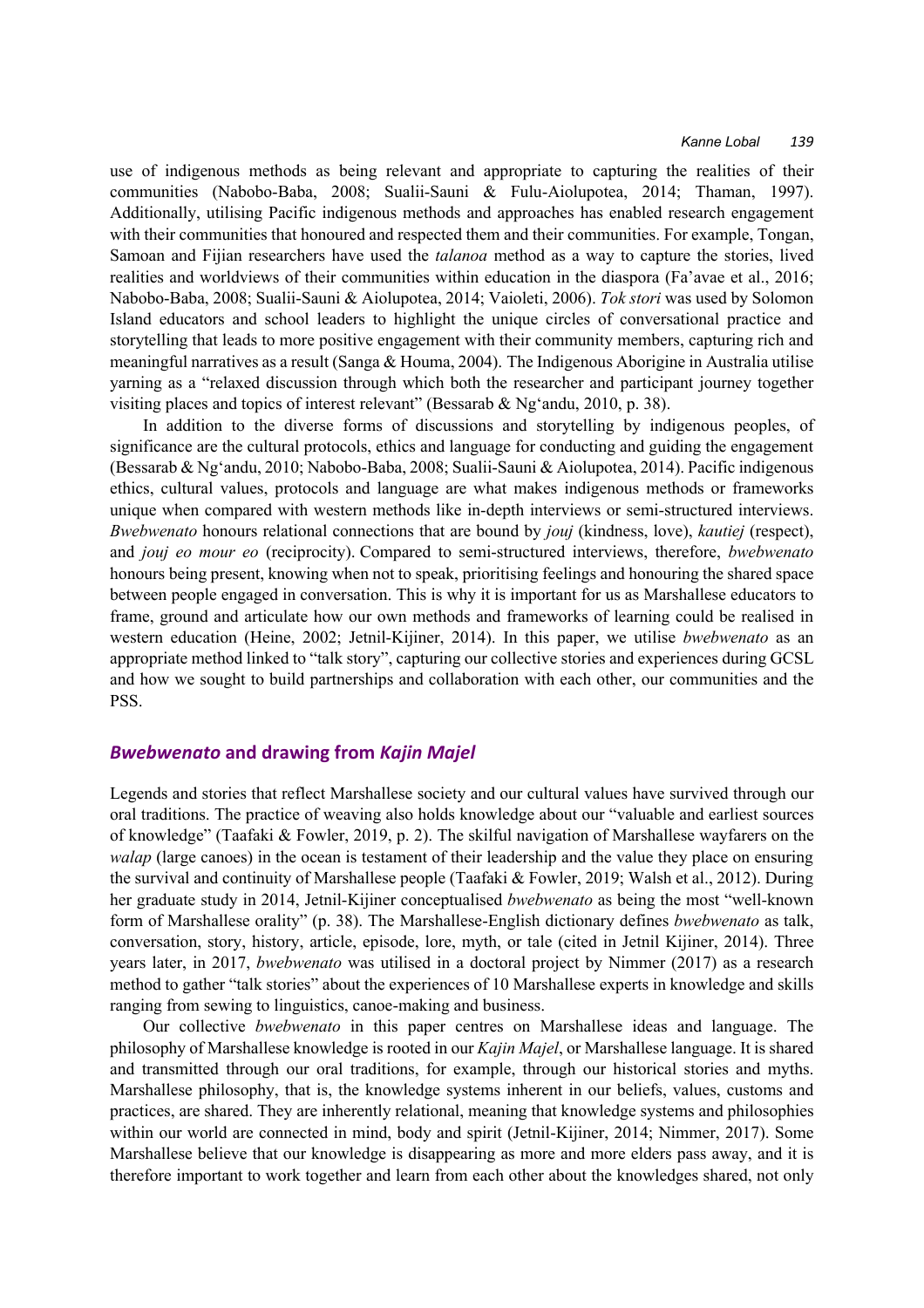by the living but through their lamentations and stories of those who are no longer with us (Jetnil-Kijiner, 2014).

As a Marshallese practice, weaving has been passed-down from generation to generation. Although the art of weaving is no longer as common as it used to be, artefacts such as the *jaki-ed* (clothing mats) continue to embody significant Marshallese values and traditions. For our weavers, the *jouj* is the centre of the mat, and it is where the weaving starts. When the *jouj* is correct and woven well, the remainder and every other part of the mat will be right. The *jouj* is symbolic of the "heart" and if the heart is prepared well, trained well, then life or all other parts of the body will be well (Taafaki & Fowler, 2019). The mat is also constructed with male and female parts, bound together with the *bokwoj* (to connect or hug). This also links to the description of the male and female parts of the canoe (see the next section). We have applied the same belief to this paper. Conceptualising and drawing from cultural practices that are close and dear to our hearts embodies a significant ontological attempt to prioritise our own knowledge and language, representing who we are and what we believe education should be like for us and the next generation.

The application of the phrase *Majolizing* was used by the Ministry of Education when Dr Hilda Heine was minister, to weave cultural ideas and language into the way that teachers understand the curriculum, develop lesson plans and execute them in the classroom. Despite this, there were still concerns with the embedded colonised practices where teachers defaulted to Eurocentric methods of doing things, like the strategies provided in the textbooks given to us. In some ways, our education was slow to adjust to the *Majolizing* intention by our former minister. In this paper, we provide *Kanne Lobal* as a way to contribute to the "*Majolizing* intention" and support ongoing change, as we are collectively responsible to all involved in education.

## *Kajin Wa* **and** *Kanne Lobal*

*Wa* is the Marshallese word for canoe. *Kajin wa*, as in canoe language, has a lot of symbolic meaning linked to deeply-held Marshallese values and practices. Canoeing was and is a foundational practice that supports the livelihood of harsh atoll island living and reflects the Marshallese social world. The experts of *Kajin wa* often refer to *wa* as being the vessel of life, a means and source of sustaining life (Kelen, 2009). *Jouj* means kindness and is also the lower part of the main hull of the canoe. It is often referred to by some canoe builders in the RMI as the heart of the canoe and is linked to love. The *jouj* is one of the first parts of the canoe that is built and is "used to do all other measurements, and then the rest of the canoe is built on top of it" (Miller, 2010, p. 67). The significance of the *jouj* is that when the canoe is in the water, the *jouj* is the part of the hull that is underwater and ensures that all the cargo and passengers are safe. For Marshallese, *jouj* or kindness is what living is about and is associated with selflessly carrying the responsibility of keeping the family and community safe.

Other parts of the canoe also reflect Marshallese culture, legend, family, lineage and kinship. They embody social responsibilities that guide, direct and sustain Marshallese families' wellbeing, from atoll to atoll. For example, the *rojak* (boom), *rojak maan* (upper boom) and *rojak kōrā* (lower boom) support the edges of the *ujelā/ujele* (sail) (see Figure 1). The literal meaning of *rojak maan* is male boom and *rojak kōrā* means female boom. Together they strengthen the sail and ensure the canoe propels forward in a strong yet safe way. Figuratively, the *rojak maan* and *rojak kōrā* symbolise the mother and father relationship which, when strong through the *jouj* (kindness and love), can strengthen families and sustain them into the future.

From a socio-cultural, communal and leadership view, the canoe (*wa*) provides understanding of the relationships required to inspire and sustain Marshallese peoples' education and learning. We draw from *Kajin wa* because it provides cultural ideas and practices that enable understanding of education and leadership necessary for sustaining Marshallese people and realities in Oceania. When building a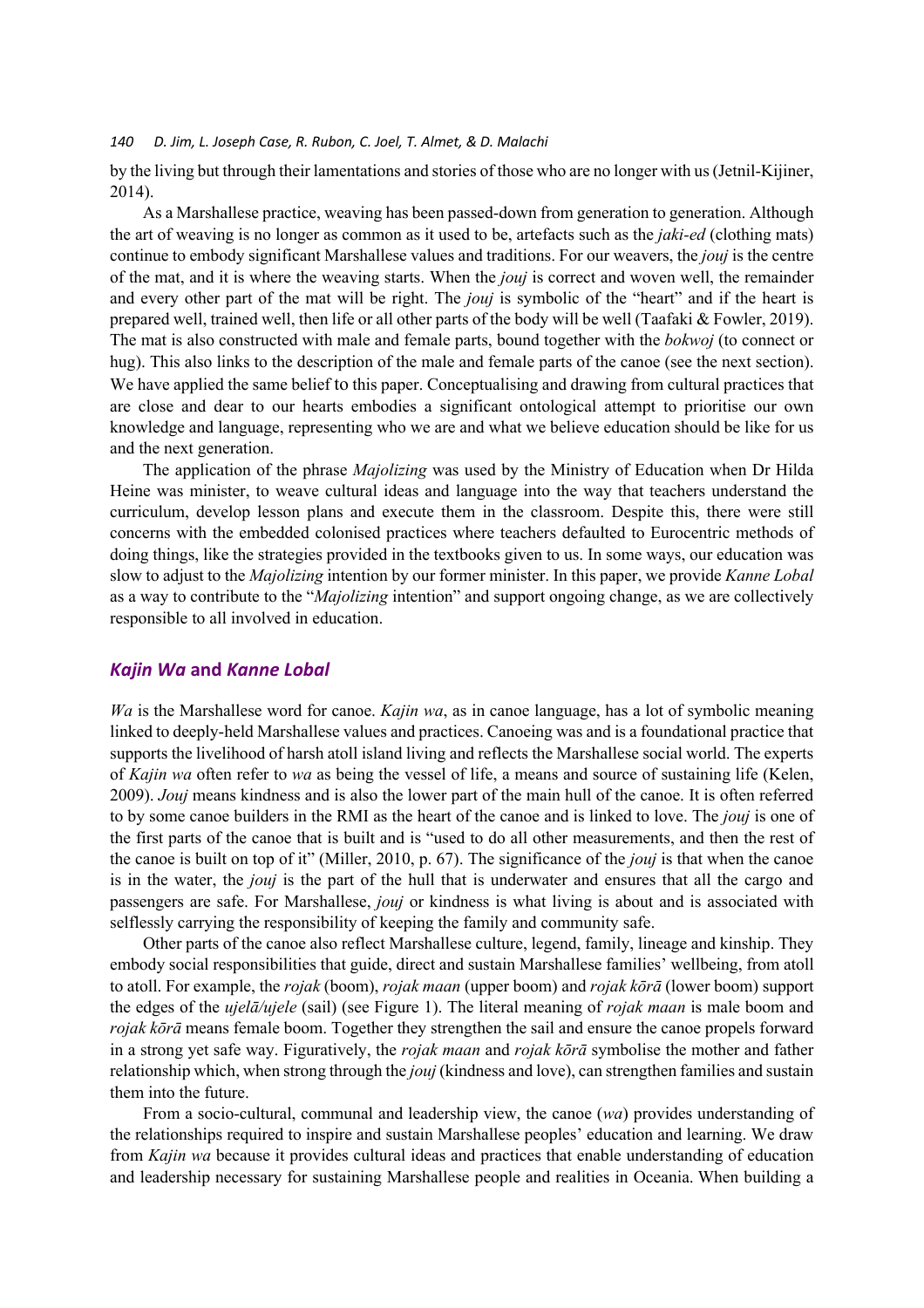canoe, the women are tasked with the weaving of the *ujelā/ujele* (sail) to ensure that it is strong enough to withstand long journeys and the fierce winds and waters of the ocean.

The *Kanne Lobal* relates to the front part of the *ujelā/ujele* (sail) where the *rojak maan* and *rojak kōrā* meet and connect (see bold lines in Figure 1). *Kanne Lobal* is linked to the strategic use of the *ujelā/ujele* by navigators, when there is no north wind to propel them forward, to find ways to capture the winds so that their journey can continue. As a proverbial saying, *Kanne Lobal* is used to ignite thinking and inspire and transform practice, particularly when the journey is rough and tough. In this paper we draw from *Kanne Lobal* to ignite, inspire and transform our educational and leadership practices, a move to explore what has always been meaningful to Marshallese people when we are faced with challenges. The *Kanne Lobal* utilises our language, cultural practices and values by sourcing from the concepts of *jouj* (kindness, love), *kautiej* (respect) and *jouj eo mour eo* (reciprocity).



Figure 1. Parts of the canoe. (Drawn by the authors)

A key Marshallese proverb, *Enra bwe jen lale rara*, is the cultural practice where families enact compassion through the sharing of food in all occurrences. The term *enra* is a small basket woven from the coconut leaves and often used by Marshallese as a plate to share and distribute food amongst each other. *Bwe-jen-lale-rara* is about noticing and providing for the needs of others, and *enra,* the basket, will help support and provide for all that are in need. *Enra-bwe-jen-lale-rara* is symbolic of cultural exchange and reciprocity and the cultural values associated with building and maintaining relationships and constantly honouring each other.

Another proverb, *wa kuk wa jimor*, relates to having one canoe. Despite its capacity to feed and provide for the individual, others can also benefit from what it can provide. In the same way, we provide in this paper a cultural framework that will benefit all educators. It is a framework that is far-reaching and relevant to the lived realities of Marshallese people today. *Kumit* relates to people united to build strength, all co-operating and working together, living in peace, harmony and good health.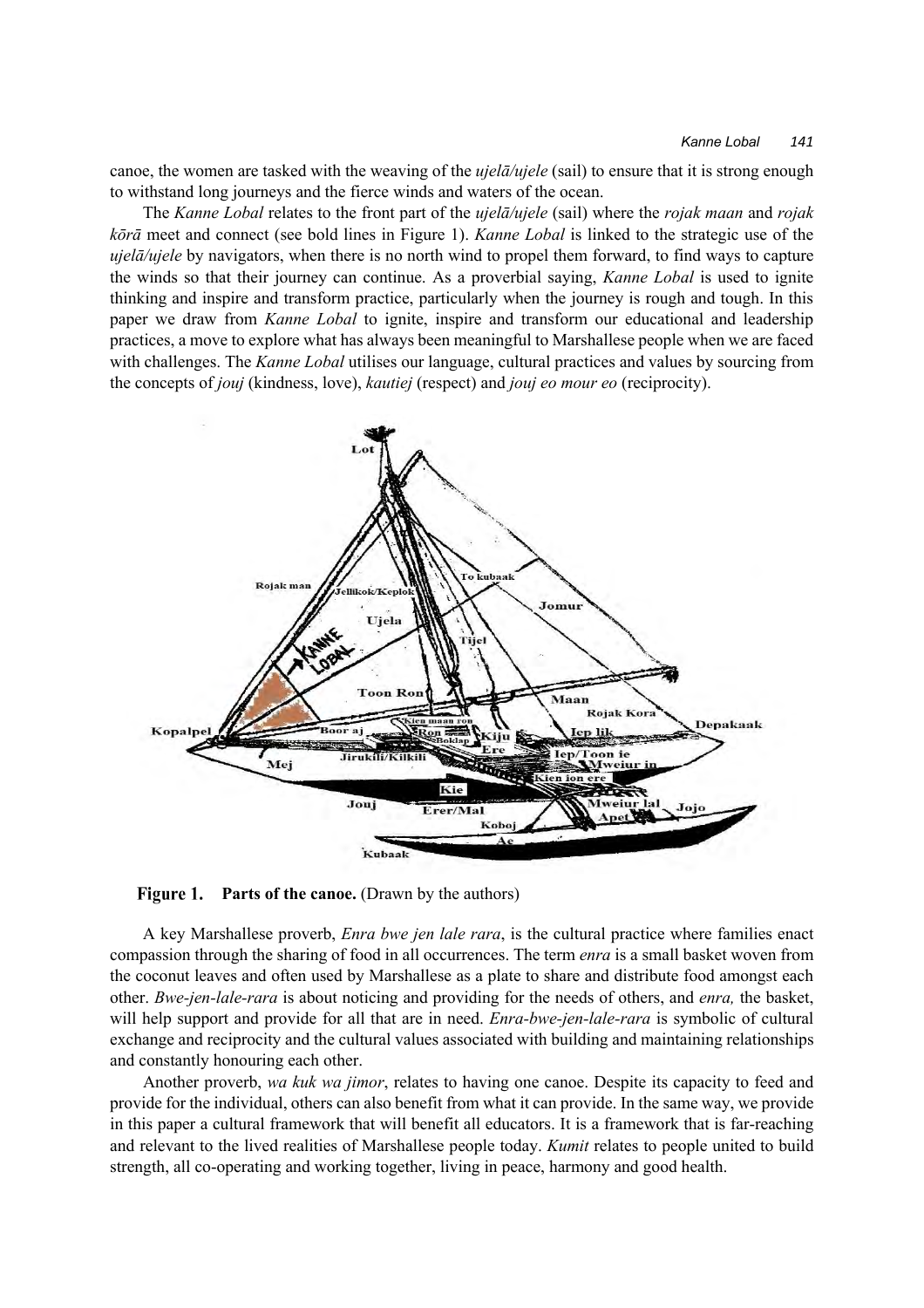#### *Kanne Lobal***: A conceptual framework for education and leadership**

An education framework is a conceptual structure that can be used to capture ideas and thinking related to aspects of learning. *Kanne Lobal* is conceptualised and framed in this paper as an educational framework. *Kanne Lobal* highlights the significance of education as a collective partnership where leadership is an important aspect. As outlined above, *Kanne Lobal* draws from indigenous Marshallese concepts like *kautiej* (respect), *jouj eo mour eo* (reciprocity) and *jouj* (kindness, heart). The role of a leader, including an education leader, is to prioritise collective learning and partnerships that benefit Marshallese people and the continuity and survival of the next generation (Heine, 2002; Thaman, 1995).

Ejnar Aerōk, an expert canoe builder in the RMI, stated: "*Jerbal ippān doon bwe en maron maan wa e* (they work together so the boat can move forward)" (cited in Miller, 2010, p. 69). His description emphasises the significance of partnerships and working together when navigating and journeying together in order to move the canoe forward. The *kubaak*, the outrigger of the *wa* (canoe) is about 'partnerships'. For us as elementary school leaders on Majuro, *kubaak* encourages us to value collaborative partnerships with each other as well as our communities, PSS and other stakeholders. Partnerships is an important part of the *Kanne Lobal* education and leadership framework. It requires ongoing *bwebwenato*—the inspiring as well as confronting and challenging conversations that should be mediated and negotiated if we and our education stakeholders are to journey together to ensure that the educational services we provide benefit future generations of young people in the RMI. Navigating ahead of the partnerships, mediation and negotiation are the core values of *jouj* (kindness, love), *kautiej* (respect) and *jouj eo mour eo* (reciprocity).

As an organic conceptual framework grounded in indigenous values, inspired through our lived experiences, *Kanne Lobal* provides ideas and concepts for re-thinking education and leadership practices that are conducive to learning and teaching in the schooling context in the RMI. By no means does it provide the solution to the education ills in our nation. However, we argue that *Kanne Lobal* is a more relevant approach which is much needed for the negatively stigmatised system as a consequence of the various colonial administrations that have and continue to reframe and reshape education in the RMI. Moreover, *Kanne Lobal* is our attempt to decolonise and deconstruct the framing of education and leadership, moving our *bwebwenato* to re-framing conversations of teaching and learning so that our cultural knowledge and values are foregrounded, appreciated and realised within our education system.



Figure 2. **Navigating education and leadership in the RMI.**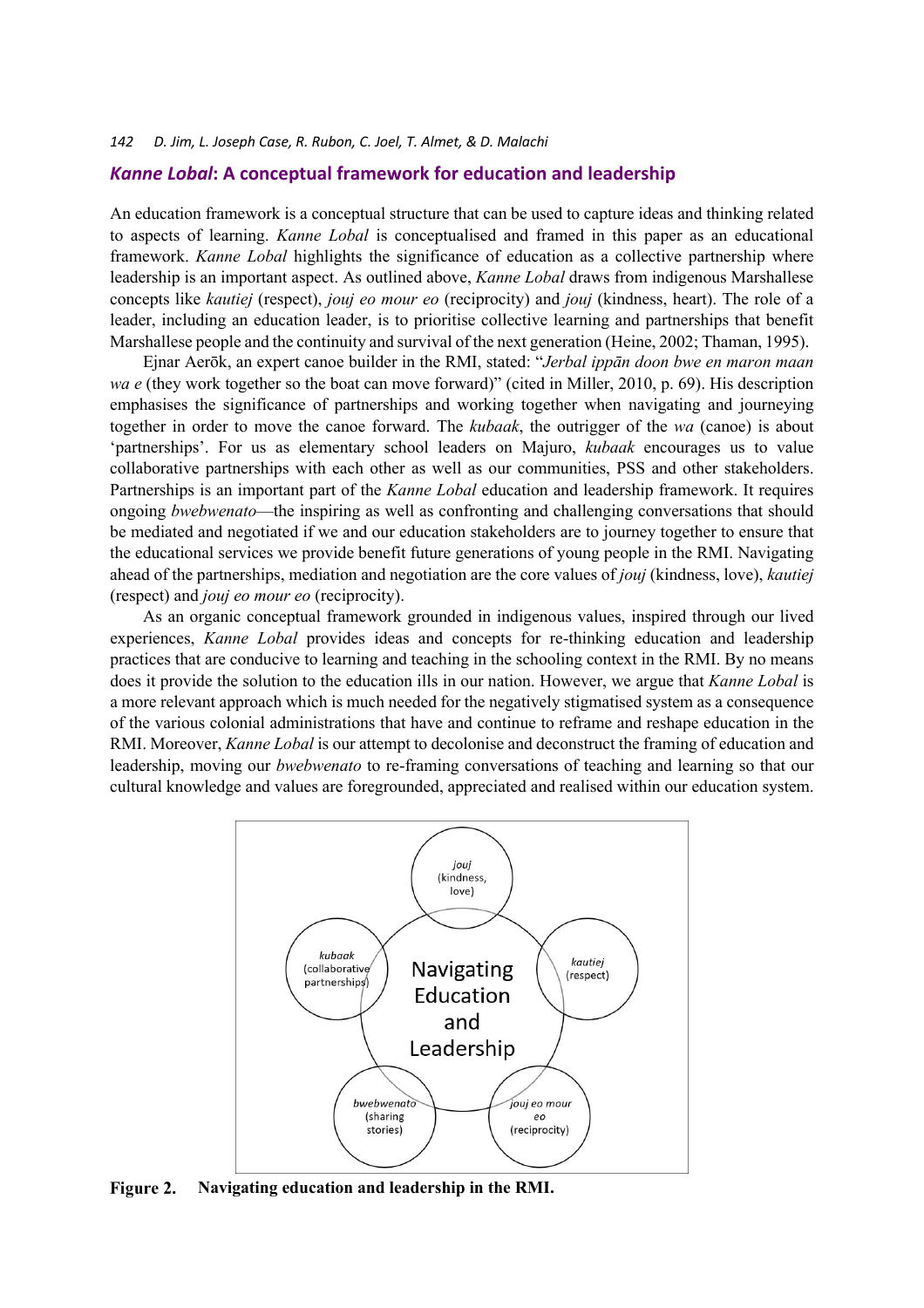#### *Bwebwenato***: Sharing our stories**

In this section, we use *bwebwenato* as a method of gathering and capturing our stories as data. Below we capture our stories and ongoing conversations about the richness in Marshallese cultural knowledge in the outer islands and on Majuro and the potentialities in *Kanne Lobal*.

#### Danny Jim

When I was in third grade (9–10 years of age), during my grandfather's speech in Arno, an atoll near Majuro, in a time when a *wa* (canoe) was being blessed and ready to put the canoe into the ocean, my grandfather told me the canoe was a blessing for the family. "Without a canoe, a family cannot provide for them," he said. The canoe allows for travelling between places to gather food and other resources to provide for the family. My grandfather's stories about people's roles within the canoe reminded me that everyone within the family has a responsibility to each other. Our women—mothers and daughters have a significant responsibility in the journey. In fact, they hold us, care for us, and give strength to their husbands, brothers and sons. The wise man or elder sits in the middle of the canoe, directing the young man who helps to steer. The young men, they do all the work, are directed by the older men. The young man steering takes advice and seeks the wisdom of the elder. In front of the canoe, a younger boy sits because of his strong and youthful vision. He is able to help the elder as well as the young man on the canoe.

The story can be linked to the roles that school leaders, teachers and students have in schooling. Without each person knowing intricately their role and responsibility, the sight and vision ahead for the collective aspirations of the school and the community are difficult to comprehend. For me, the canoe is symbolic of our educational journey within our education system. The school leader, a central, trusted and respected figure in the school, provides support for teachers who are at the helm, pedagogically striving to provide for their students. Without strong direction from the school leaders and teachers at the helm, the students, like the young boys, cannot foresee their future or envisage how education can benefit them. This is why *Kanne Lobal* is a significant framework for us in the Marshall Islands because within the practice we are able to take heed and empower each other so that all benefit from the process. *Kanne Lobal* is linked to our culture, an essential part of who we are. We must rely on our own local approaches, rather than relying on other drivers of education reform that are not relevant to what we know and how we live in today's society.

One of the things I can tell is that in Majuro, compared to the outer islands, it's different. In the outer islands, parents bring children together and tell them legends and stories. The elders tell them about the legends and stories—the *bwebwenato*. Children from the outer islands know a lot more about Marshallese legends compared to children from the Majuro atoll. They usually stay close to their parents, observing how to prepare food and all types of Marshallese skills.

#### Loretta Joseph Case

There is little western influence in the outer islands. Children grow up learning their own culture with their parents, not having TV. They are closely knit, making their own food, learning to weave. They use fire for cooking food. They are more connected because there are more of them practising their own culture. For example, if they're building a house, the ladies will come together and make food to take to the males that are building the house, encouraging them to keep on working—*jemjem maal* (sharpening tools like axes, encouraging workers to empower them). It's when they bring food and entertainment.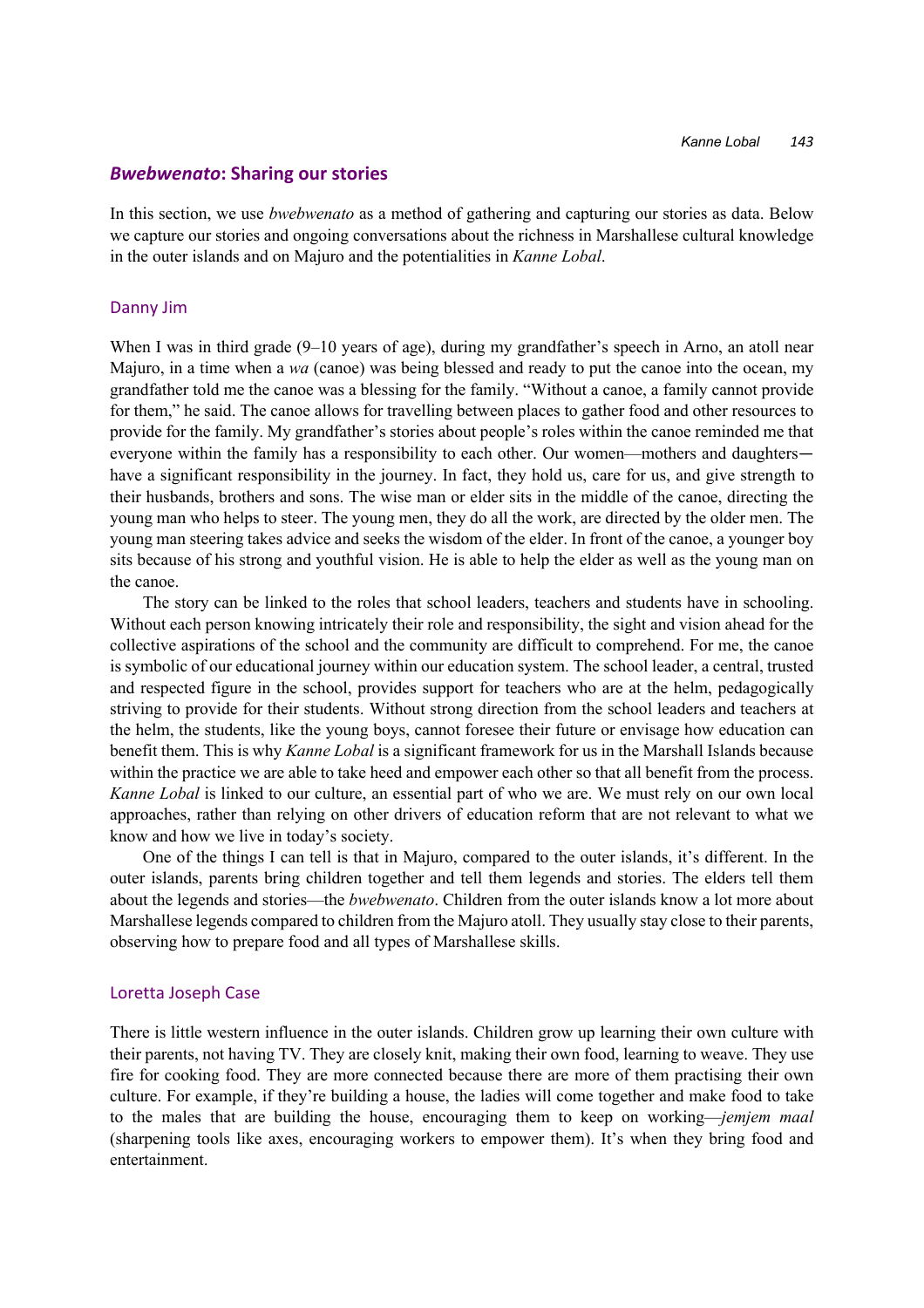### Rubon Rubon

Togetherness, working together, sharing of food, these are important practices as a school leader. *Jemjem maal*— the whole village works together, men working and the women encouraging them with food and entertainment. All the young children are involved in all of the cultural practices; cultural transmission is consistently part of their everyday life. These are stronger in the outer islands. *Kanne Lobal* has the potential to provide solutions using our own knowledge and practices.

## Connie Joel

When new teachers become a teacher, they learn more about their culture through teaching. Teaching raises the question, who are we? A popular saying amongst our people, *Aelon kein ad ej aelon in manit*, means that our islands are cultural islands. Therefore, when we are teaching and managing the school, we must do this culturally. When we live and breathe, we must do this culturally. There is more socialising with family and extended family. Respect the elderly. When they're doing things the ladies all get together, in groups and do it. Cut the breadfruit, and preserve the breadfruit and pandanus. They come together and do it. Same as fishing, building houses, building canoes. They use and speak the language often spoken by the older people. There are words that people in the outer islands use and understand; language regularly applied by the elderly. Respect elderly and leaders more, i.e., chiefs (*iroj*), commoners (*alap*) and the workers on the land (*ri-jerbal*) (the social layer under the commoners). All the kids, they gather with their families and go and visit the chiefs and *alap*, and take gifts from their land, the first produce/food from the plantation (*eojōk*).

## Tommy Almet

The people are more connected to the culture in the outer islands because they help one another. They don't have to always buy things by themselves, everyone contributes to the occasion. For instance, for birthdays, boys go fishing, others contribute, and all share with everyone. *Kanne Lobal* is a practice that can bring people together—leaders, teachers, stakeholders. We want our colleagues to keep strong and work together to fix problems like students' and teachers' absenteeism which is a big problem for us in schools.

## Demetria Malachi

The culture in the outer islands is more accessible and visible to children. In Majuro, there is a visible mixing of cultures and knowledges, influenced by western thinking and practices. *Kanne Lobal* is an idea that can enhance quality educational purposes for the RMI. We, the school leaders who did GCSL, want to merge and use this idea because it will help benefit students' learning and teachers' teaching. *Kanne Lobal* will help students to learn and teachers to teach though traditional skills and knowledge. We want to revitalise our ways of life through teaching because they are slowly fading away. Also, we want to have our own Marshallese learning process because it is in our own language, making it easier for students to understand and learn. Essentially, we want to proudly use our own ways of teaching from our ancestors, acknowledging and honouring the blessings given to us.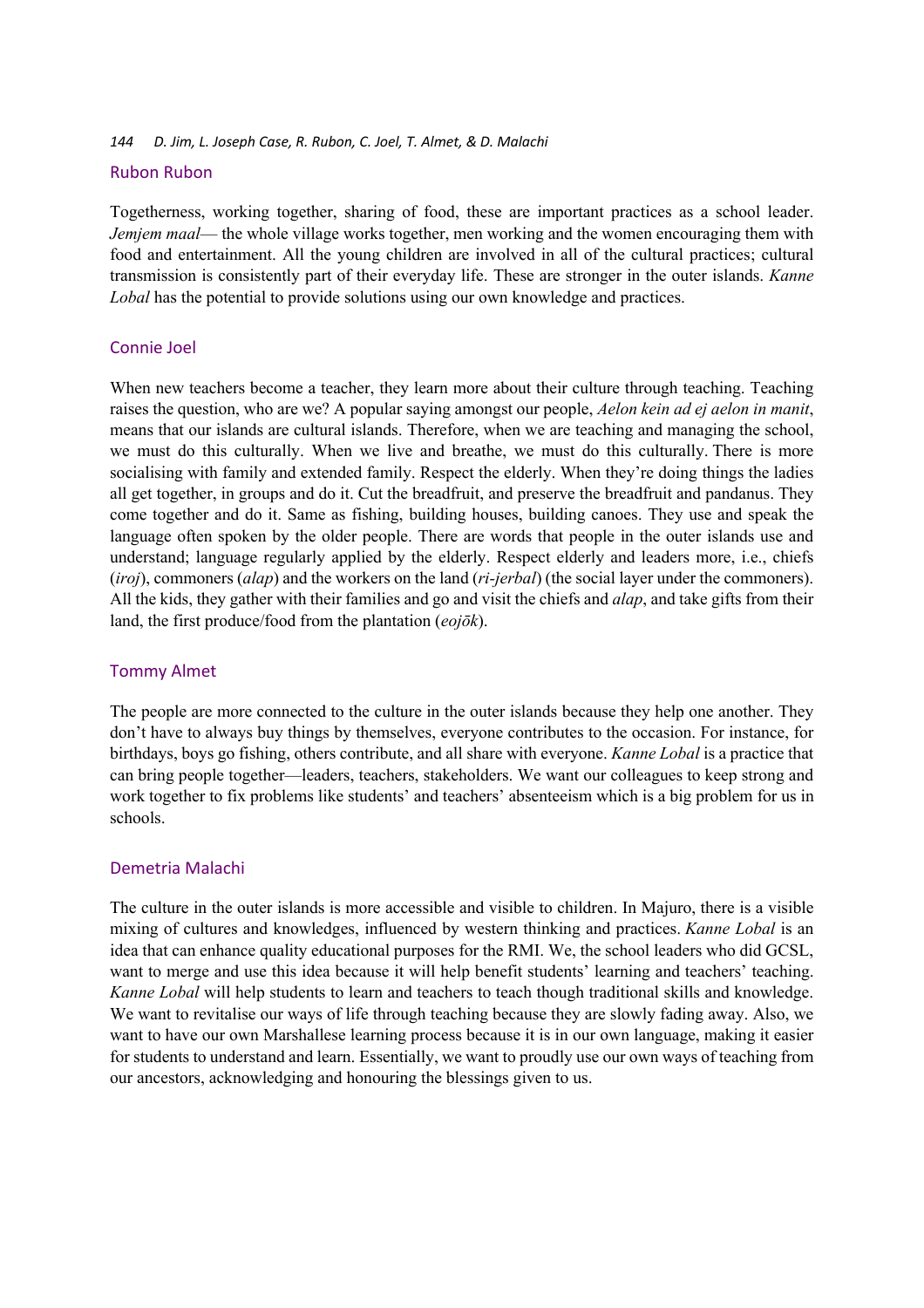#### **Ways forward**

To think of ways forward is to reflect on the past and on current learnings. Instead of a traditional discussion within a research publication, we have opted to continue our *bwebwenato* by sharing what we have learnt through the GCSL programme. Our *bwebwenato* does not end in this article, and this opportunity to collaborate and partner together in this piece of writing has been a meaningful experience to conceptualise and unpack the *Kanne Lobal* framework.

Our collaborative *bwebwenato* has enabled us to dig deep into our own wise knowledges for guidance to mediate and navigate the challenges in education and leadership (Sanga & Houma, 2004). For example, *bwe-jen-lale-rara* reminds us to inquire, pay attention and focus on supporting the needs of others. Through *enra-bwe-jen-lale-rara*, we are reminded to value cultural exchange and reciprocity which will strengthen the development and maintaining of relationships based on ways we continue to honour each other (Nimmer, 2017). We not only continue to support each other, but also help the next generation of school leaders navigate the education system (Heine, 2002).

Education and leadership are all about collaborative partnerships (Sanga & Chu, 2009; Thaman, 1997). Developing partnerships through the GCSL was useful learning for us. It encouraged us to work together, share knowledge, respect each other and be kind. The values of *jouj* (kindness, love), *kautiej* (respect) and *jouj eo mour eo* (reciprocity) are meaningful in being and becoming educational leaders in the RMI (Jetnil-Kijiner, 2014; Miller, 2010; Nimmer, 2017). These values are meaningful for us to practise, particularly given the drive by PSS for schools to become accredited.

The workshops and meetings delivered during the GCSL in the RMI from 2018 to 2019 about *Kanne Lobal* have given us strength to share our stories and experiences arising from meeting with the stakeholders (see below). Before we met with the stakeholders, we were encouraged to share and speak in our language within our courses: EDP05 (Professional Development and Learning), EDP06 (School Leadership), EDP07 (School Management), EDP08 (Teaching and Learning) and EDP09 (Community Partnerships). In groups, we shared our presentations with our peers, the 15 school leaders in the GCSL programme. We also invited USP's RMI staff. They liked the way we presented *Kanne Lobal*. They provided us with feedback; for example, how the use of the sail on the canoe, the parts and their functions can be conceptualised in education and how they are related to the way we teach our own young people.

Engaging stakeholders in the conceptualisation and design stages of *Kanne Lobal* strengthened our understanding of leadership and collaborative partnerships. Through various meetings with the RMI's Pacific Resources for Education and Learning (PREL) team, PSS general assembly, teachers from the outer islands and the PSS executive committee, we were able to share and receive feedback on the *Kanne Lobal* framework. The coordinators of the PREL programme in the RMI were excited by the possibilities around using *Kanne Lobal* as a way to teach culture in an inspirational way to Marshallese students. Our Marshallese knowledge, particularly through the proverbial meaning of *Kanne Lobal,* provided so much inspiration and insight for the groups during the presentations, which gave us hope and confidence to develop the framework. *Kanne Lobal* is an organic and indigenous approach, grounded in Marshallese ways of doing things (Heine, 2002; Taafaki & Fowler, 2019). Given the persistent presence of colonial processes within the education system and the constant reference to practices and initiatives from the US, *Kanne Lobal,* for us, provides a refreshing and fulfilling experience and makes us feel warm inside because it is something that belongs to all Marshallese people.

### **Conclusion**

Marshallese indigenous knowledge and practices provide meaningful educational and leadership understanding and learnings. They ignite, inspire and transform thinking and practice. The *Kanne Lobal* conceptual framework emphasises key concepts and values necessary for collaborative partnerships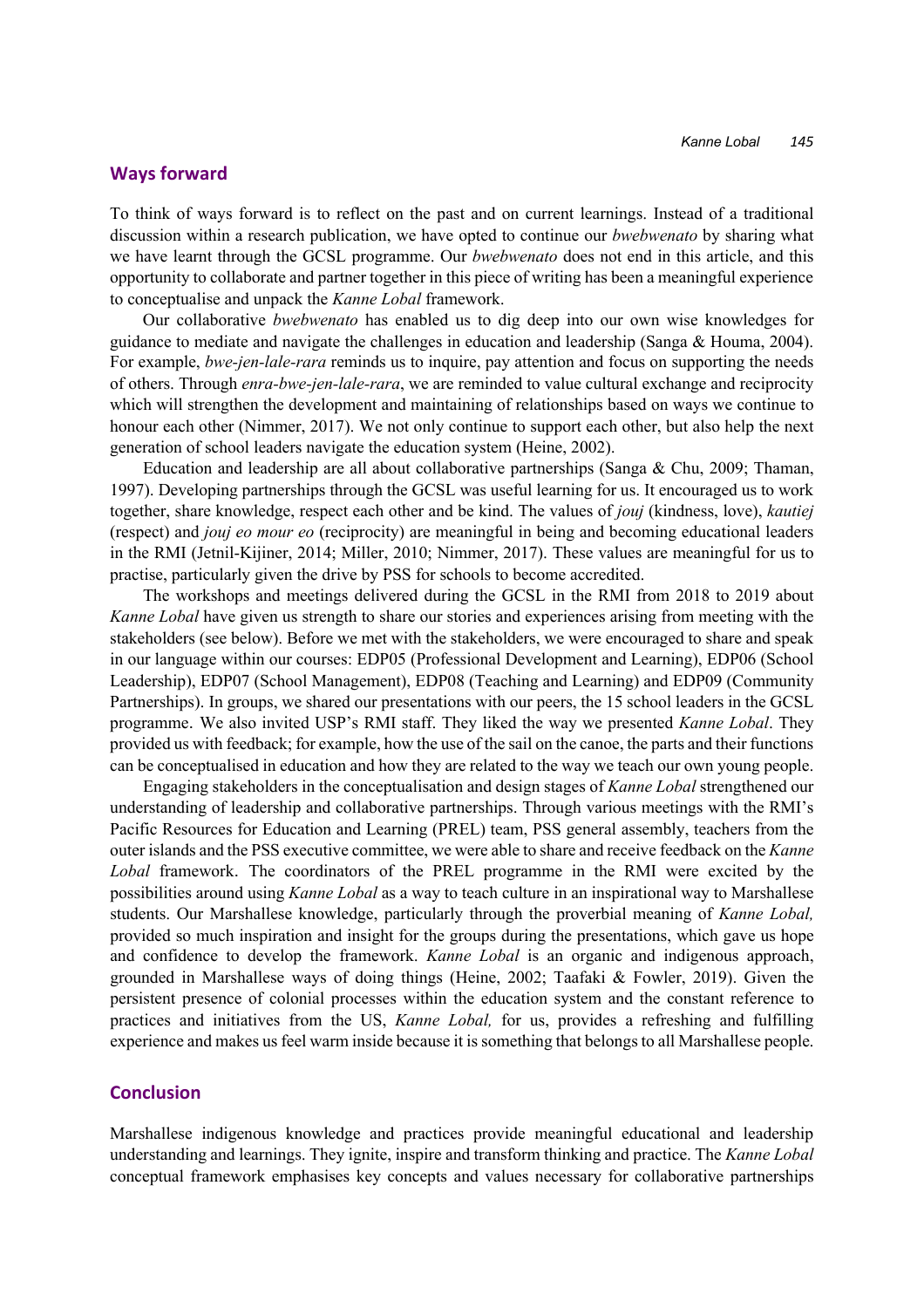within education and leadership practices in the RMI. The *bwebwenato* or talk stories have been insightful and have highlighted the strengths and benefits that our Marshallese ideas and practices possess when looking for appropriate and relevant ways to understand education and leadership.

## **Acknowledgements**

We want to acknowledge our GCSL cohort of school leaders who have supported us in the development of *Kanne Lobal* as a conceptual framework. A huge *kommol tata* to our friends: Joana, Rosana, Loretta, Jellan, Alvin, Ellice, Rolando, Stephen, and Alan.

## **References**

- Benson, C. (2002). Preface. In F. Pene, A. M. Taufe'ulungaki, & C. Benson (Eds.), *Tree of opportunity: Re-thinking Pacific education* (p. iv). University of the South Pacific, Institute of Education.
- Bessarab, D., & Ng'andu, B. (2010). Yarning about yarning as a legitimate method in indigenous research. *International Journal of Critical Indigenous Studies, 3*(1), 37–50. https://doi.org/10.5204/ijcis.v3i1.57
- Fa'avae, D., Jones, A., & Manu'atu, L. (2016). Talanoa'i 'a e talanoa—talking about talanoa: Some dilemmas of a novice researcher. *AlterNative: An Indigenous Journal of Indigenous Peoples*, *12*(2),138–150. https://doi.org/10.20507/AlterNative.2016.12.2.3
- Heine, H. C. (2002). A Marshall Islands perspective. In F. Pene, A. M. Taufe'ulungaki, & C. Benson (Eds.), *Tree of opportunity: Re-thinking Pacific education* (pp. 84–90). University of the South Pacific, Institute of Education.
- Jetnil-Kijiner, K. (2014). *Iep jaltok: A history of Marshallese literature* [Unpublished master's thesis]. University of Hawaii.
- Kabua, J. B. (2004). We are the land, the land is us: The moral responsibility of our education and sustainability. In A. L. Loeak, V. C. Kiluwe, & L. Crowl (Eds.), *Life in the Republic of the Marshall Islands* (pp. 180– 191). University of the South Pacific.
- Kelen, A. (2009, July 22). *Video-taped interview. Majuro, Marshall Islands.* Recording in author's files.
- Kupferman, D. (2004). Jelalokjen in flux: Pitfalls and prospects of contextualising teacher training programmes in the Marshall Islands. *Directions: Journal of Educational Studies*, *26*(1), 42– 54. http://directions.usp.ac.fj/collect/direct/index/assoc/D1175062.dir/doc.pdf
- Miller, R. L. (2010). *Wa kuk wa jimor: Outrigger canoes, social change, and modern life in the Marshall Islands* [Unpublished masters' thesis]. University of Hawaii.
- Nabobo-Baba, U. (2008). Decolonising framings in Pacific research: Indigenous Fijian vanua research framework as an organic response. *AlterNative: An Indigenous Journal of Indigenous Peoples*, *4*(2), 141–154. https://doi.org/10.1177/117718010800400210
- Nimmer, N. E. (2017). *Documenting a Marshallese indigenous learning framework* [Unpublished doctoral thesis]. University of Hawaii.
- Sanga, K., & Houma, S. (2004). Solomon Islands principalship: Roles perceived, performed, preferred, and expected. *Directions: Journal of Educational Studies*, *26*(1), 55–69.
- Sanga, K., & Chu, C. (2009). Introduction. In K. Sanga & C. Chu (Eds.), *Living and leaving a legacy of hope: Stories by New Generation Pacific leaders* (pp. 10–12). He Parekereke & Victoria University of Wellington.
- Suaalii-Sauni, T., & Fulu-Aiolupotea, S. M. (2014). Decolonising Pacific research, building Pacific research communities, and developing Pacific research tools: The case of the talanoa and the